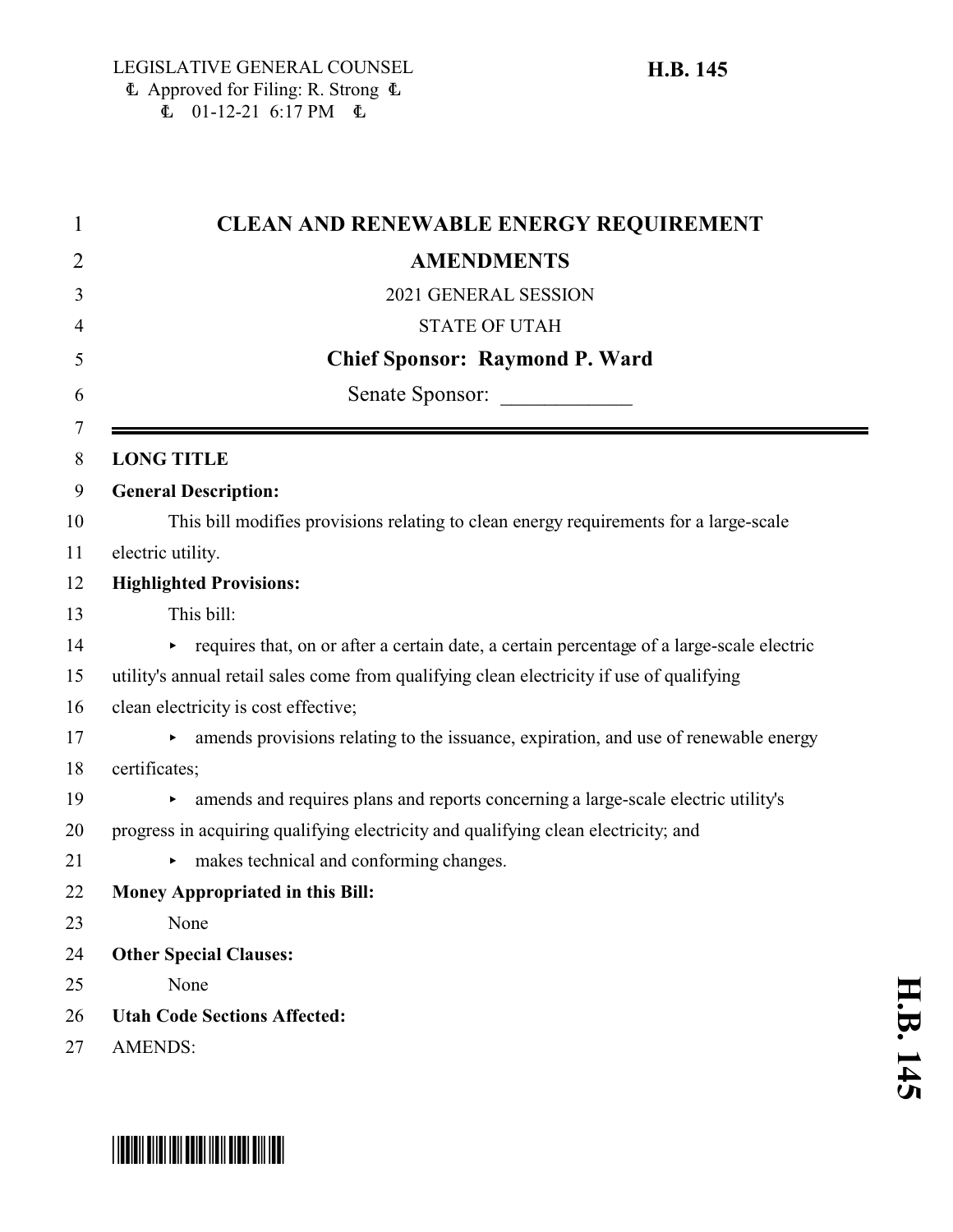<span id="page-1-0"></span>

| 54-17-601, as last amended by Laws of Utah 2010, Chapters 119, 125, and 268                      |
|--------------------------------------------------------------------------------------------------|
| 54-17-602, as enacted by Laws of Utah 2008, Chapter 374                                          |
| 54-17-603, as last amended by Laws of Utah 2009, Chapter 140                                     |
| 54-17-604, as enacted by Laws of Utah 2008, Chapter 374                                          |
| 54-17-605, as enacted by Laws of Utah 2008, Chapter 374                                          |
| <b>ENACTS:</b>                                                                                   |
| 54-17-604.5, Utah Code Annotated 1953                                                            |
| Be it enacted by the Legislature of the state of Utah:                                           |
| Section 1. Section 54-17-601 is amended to read:                                                 |
| 54-17-601. Definitions.                                                                          |
| As used in this part:                                                                            |
| (1) "Adjusted retail electric sales" means the total kilowatt-hours of retail electric sales     |
| of an electrical corporation to customers in this state in a calendar year, reduced by:          |
| (a) the amount of those kilowatt-hours attributable to electricity generated or purchased        |
| in that calendar year from qualifying zero carbon emissions generation and qualifying carbon     |
| sequestration generation;                                                                        |
| (b) the amount of those kilowatt-hours attributable to electricity generated or purchased        |
| in that calendar year from generation located within the geographic boundary of the Western      |
| Electricity Coordinating Council that derives [its] energy from one or more of the following but |
| that does not satisfy the definition of a renewable energy source or that otherwise has not been |
| used to satisfy Subsection $54-17-602(1)$ :                                                      |
| (i) wind energy;                                                                                 |
| (ii) solar photovoltaic and solar thermal energy;                                                |
| (iii) wave, tidal, and ocean thermal energy;                                                     |
| (iv) except for combustion of wood that has been treated with chemical preservatives             |
| such as creosote, pentachlorophenol or chromated copper arsenate, biomass and biomass            |
| byproducts, including:                                                                           |
| (A) organic waste;                                                                               |
| (B) forest or rangeland woody debris from harvesting or thinning conducted to improve            |
| forest or rangeland ecological health and to reduce wildfire risk;                               |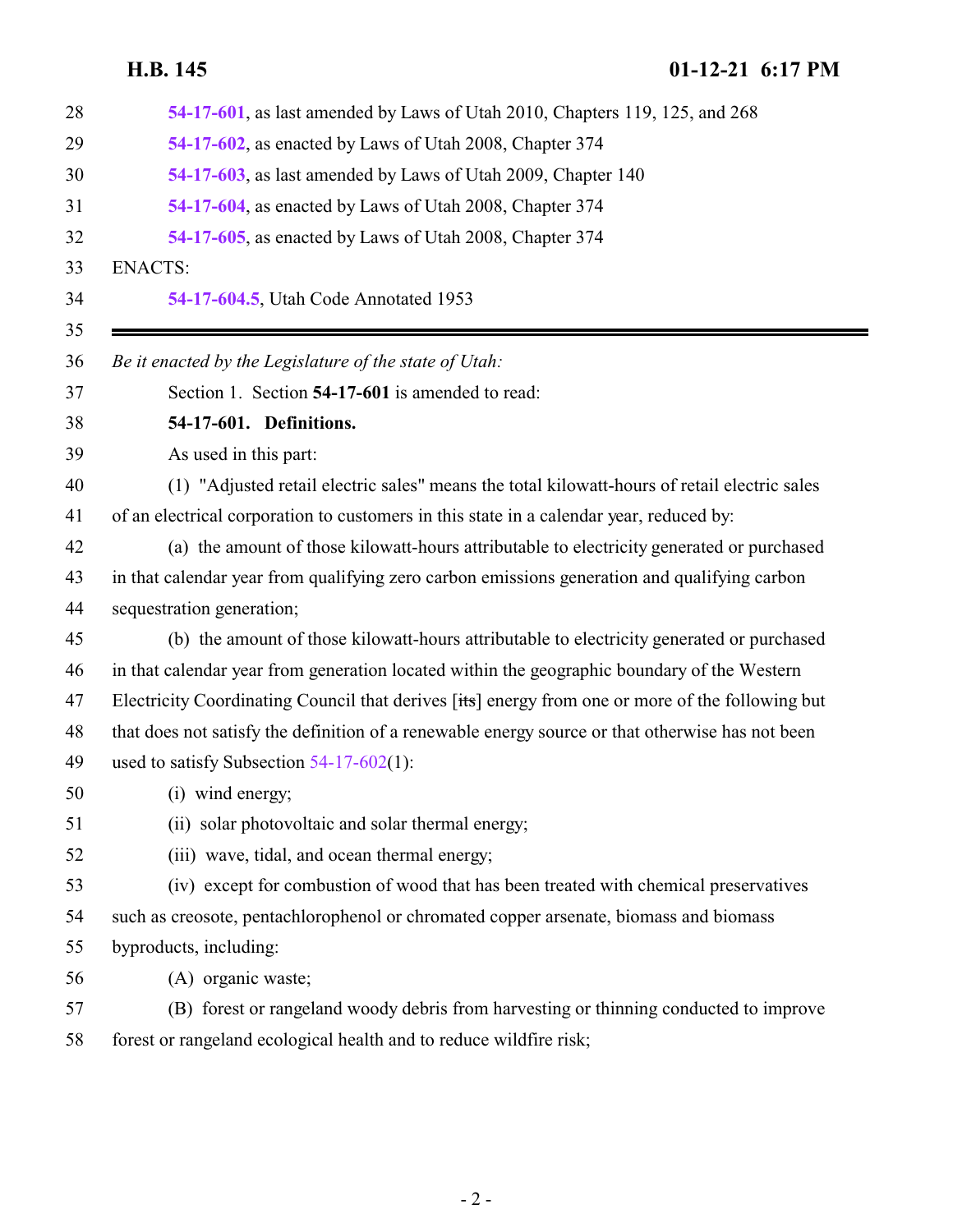| 59 | (C) agricultural residues;                                                                          |
|----|-----------------------------------------------------------------------------------------------------|
| 60 | (D) dedicated energy crops; and                                                                     |
| 61 | (E) landfill gas or biogas produced from organic matter, wastewater, anaerobic                      |
| 62 | digesters, or municipal solid waste;                                                                |
| 63 | (v) geothermal energy;                                                                              |
| 64 | (vi) hydroelectric energy; or                                                                       |
| 65 | (vii) waste gas and waste heat capture or recovery; and                                             |
| 66 | (c) the number of kilowatt-hours attributable to reductions in retail sales in that                 |
| 67 | calendar year from demand side management as defined in Section 54-7-12.8, with the                 |
| 68 | kilowatt-hours for an electrical corporation whose rates are regulated by the commission and        |
| 69 | adjusted by the commission to exclude kilowatt-hours for which a renewable energy certificate       |
| 70 | is issued under Subsection $54-17-603(4)(b)$ .                                                      |
| 71 | (2) "Amount of kilowatt-hours attributable to electricity generated or purchased in that            |
| 72 | calendar year from qualifying carbon sequestration generation - for qualifying carbon               |
| 73 | sequestration generation,]" means the kilowatt-hours supplied by a facility during the calendar     |
| 74 | year multiplied by the ratio of the amount of carbon dioxide captured from the facility and         |
| 75 | sequestered to the sum of the amount of carbon dioxide captured from the facility and               |
| 76 | sequestered plus the amount of carbon dioxide emitted from the facility during the same             |
| 77 | calendar year.                                                                                      |
| 78 | (3) "Banked renewable energy certificate" means a bundled or unbundled renewable                    |
| 79 | energy certificate that is:                                                                         |
| 80 | (a) not used in a calendar year to comply with this part or with a renewable energy                 |
| 81 | program in another state; and                                                                       |
| 82 | (b) carried forward into a subsequent year.                                                         |
| 83 | (4) "Bundled renewable energy certificate" means a renewable energy certificate for                 |
| 84 | qualifying electricity that is acquired:                                                            |
| 85 | (a) by an electrical corporation by a trade, purchase, or other transfer of electricity that        |
| 86 | includes the renewable energy attributes of, or certificate that is issued for, the electricity; or |
| 87 | (b) by an electrical corporation by generating the electricity for which the renewable              |
| 88 | energy certificate is issued.                                                                       |
| 89 | (5) "Clean energy source" means:                                                                    |
|    |                                                                                                     |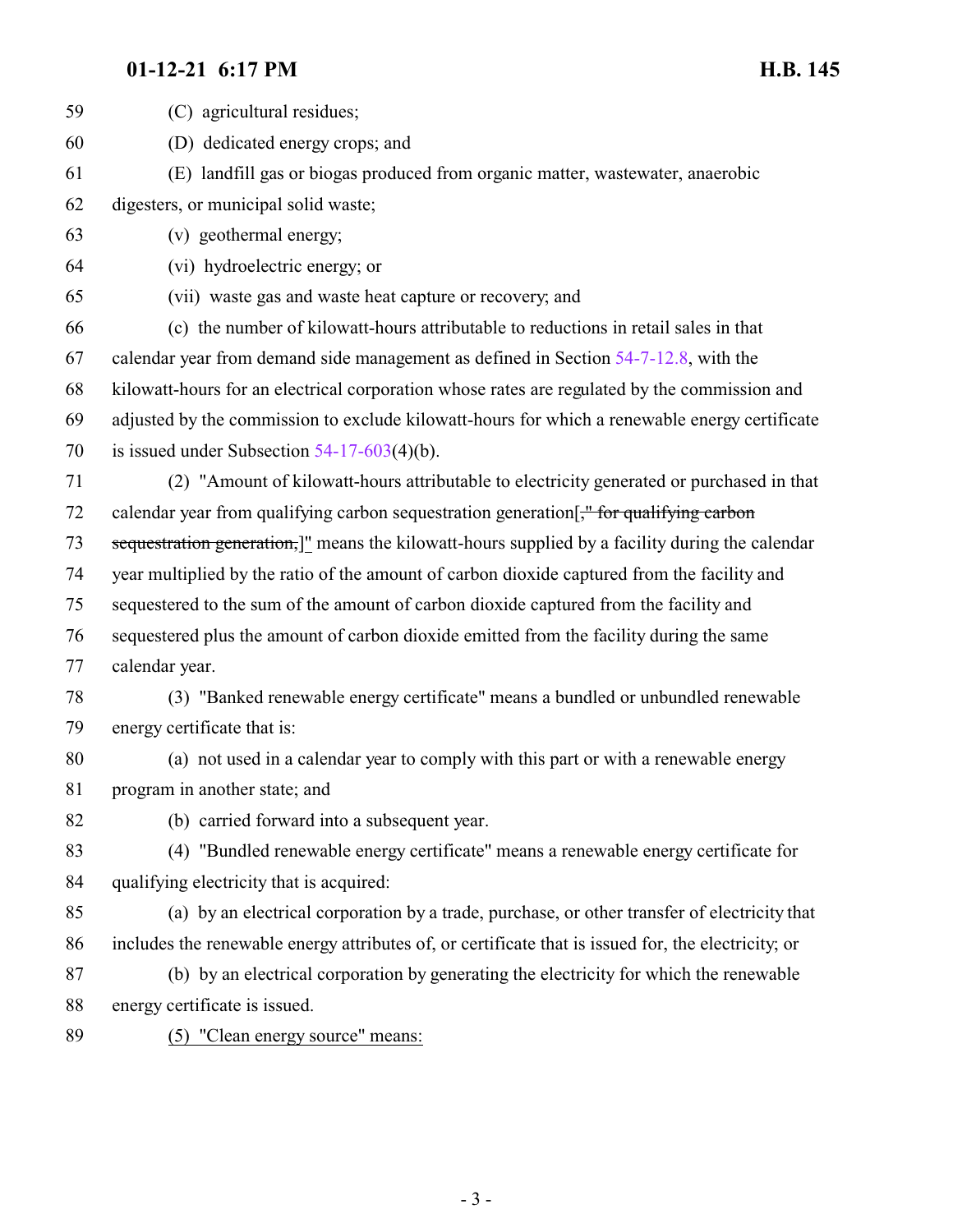| 90  | (a) an electric generation facility or generation capability or upgrade that derives                |
|-----|-----------------------------------------------------------------------------------------------------|
| 91  | energy from one or more of the following:                                                           |
| 92  | (i) wind energy;                                                                                    |
| 93  | (ii) solar photovoltaic and solar thermal energy;                                                   |
| 94  | (iii) wave, tidal, and ocean thermal energy;                                                        |
| 95  | (iv) geothermal energy;                                                                             |
| 96  | (v) hydroelectric energy;                                                                           |
| 97  | (vi) nuclear energy;                                                                                |
| 98  | (vii) landfill gas or biogas produced from organic matter, wastewater, anaerobic                    |
| 99  | digesters, or municipal solid waste;                                                                |
| 100 | (viii) waste gas and waste heat capture or recover, whether or not it is renewable,                 |
| 101 | including methane gas from:                                                                         |
| 102 | (A) an abandoned coal mine; or                                                                      |
| 103 | (B) a coal degassing operation associated with a state-approved mine permit; or                     |
| 104 | (ix) municipal solid waste;                                                                         |
| 105 | (b) hydrogen gas derived from any source of energy described in Subsection $(5)(a)$ ;               |
| 106 | (c) if an electric generation facility employs multiple energy sources, that portion of the         |
| 107 | electricity generated that is attributable to energy sources described in Subsection (5)(a) or (b); |
| 108 | and                                                                                                 |
| 109 | (d) electricity generated or purchased from qualifying carbon sequestration generation.             |
| 110 | $[56]$ (6) "Electrical corporation":                                                                |
| 111 | (a) $[s\rightarrow s]$ means the same as that term is defined in Section 54-2-1; and                |
| 112 | (b) does not include a person generating electricity that is not for sale to the public.            |
| 113 | $[\text{f6}]$ (7) "Qualifying carbon sequestration generation" means a fossil-fueled generating     |
| 114 | facility located within the geographic boundary of the Western Electricity Coordinating             |
| 115 | Council that:                                                                                       |
| 116 | (a) becomes operational or is retrofitted on or after January 1, 2008; and                          |
| 117 | (b) reduces carbon dioxide emissions into the atmosphere through permanent                          |
| 118 | geological sequestration or through another verifiably permanent reduction in carbon dioxide        |
| 119 | emissions through the use of technology.                                                            |
| 120 | (8) "Qualifying clean electricity" means electricity generated from a clean energy                  |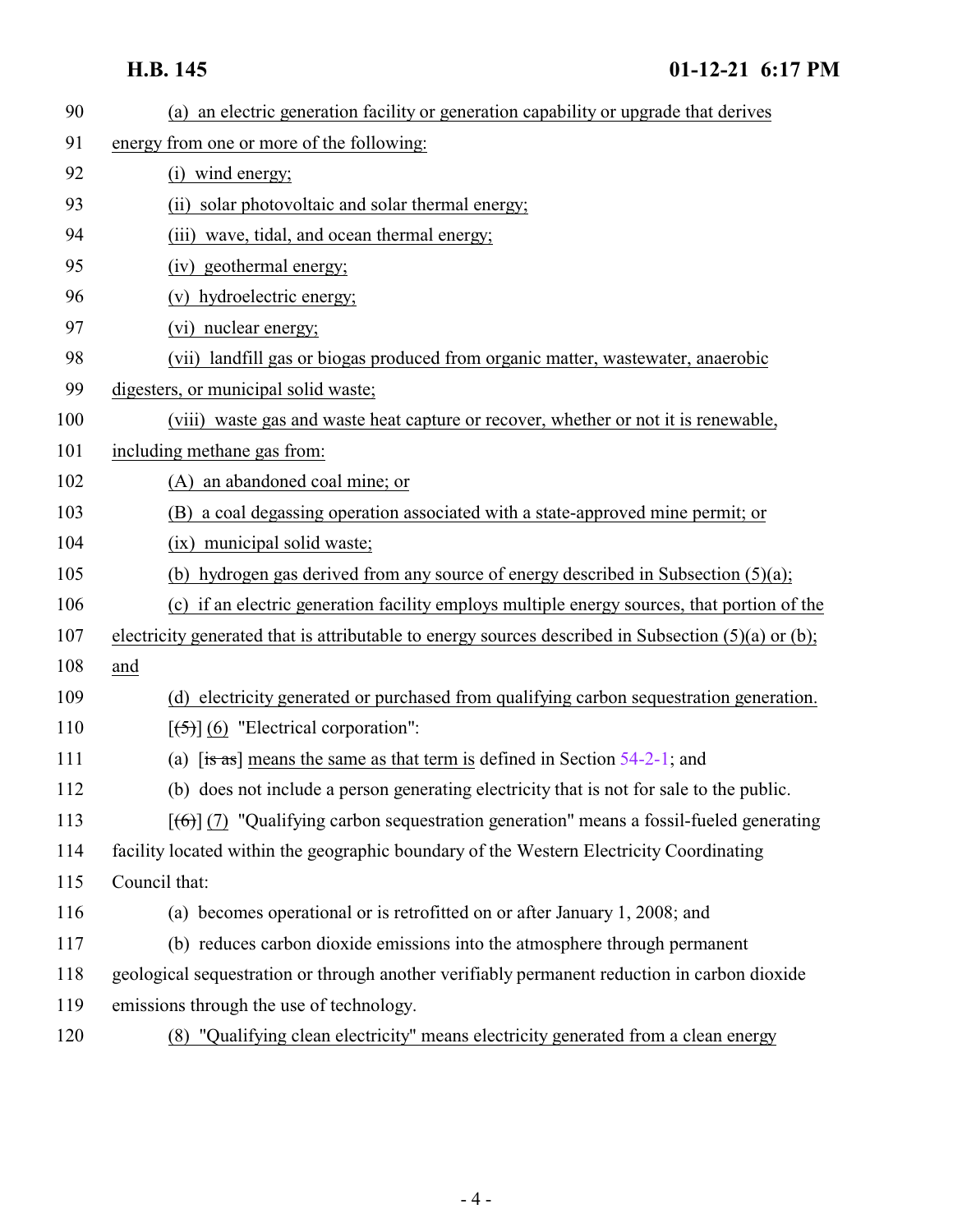| (a) (i) the clean energy source is located within the geographic boundary of the                   |
|----------------------------------------------------------------------------------------------------|
| Western Electricity Coordinating Council; or                                                       |
| (ii) the electricity is delivered to:                                                              |
| (A) the transmission system of an electrical corporation; or                                       |
| (B) a delivery point designated by the electrical corporation for the purpose of                   |
| subsequent delivery to the electrical corporation; and                                             |
| (b) the clean energy attributes of the electricity are not traded, sold, transferred, or           |
| otherwise used to satisfy another state's renewable, zero carbon energy, or clean energy           |
| program.                                                                                           |
| $[\overline{(+)}]$ (9) "Qualifying electricity" means electricity generated on or after January 1, |
| 1995, from a renewable energy source if:                                                           |
| (a) (i) the renewable energy source is located within the geographic boundary of the               |
| Western Electricity Coordinating Council; or                                                       |
| (ii) the qualifying electricity is delivered to the transmission system of an electrical           |
| corporation or a delivery point designated by the electrical corporation for the purpose of        |
| subsequent delivery to the electrical corporation; and                                             |
| (b) the renewable energy attributes of the electricity are not traded, sold, transferred, or       |
| otherwise used to satisfy another state's renewable energy program.                                |
| $[$ (8)] (10) "Qualifying zero carbon emissions generation":                                       |
| (a) means a generation facility located within the geographic boundary of the Western              |
| Electricity Coordinating Council that:                                                             |
| (i) becomes operational on or after January 1, 2008; and                                           |
| (ii) does not produce carbon as a byproduct of the generation process;                             |
| (b) includes generation powered by nuclear fuel; and                                               |
| (c) does not include renewable energy sources used to satisfy the requirement                      |
| established under Subsection $54-17-602(1)$ .                                                      |
| $[\langle 9 \rangle]$ (11) "Renewable energy certificate" means a certificate issued under Section |
| 54-17-603.                                                                                         |
| $[({10})]$ (12) "Renewable energy source" means:                                                   |
| (a) an electric generation facility or generation capability or upgrade that becomes               |
|                                                                                                    |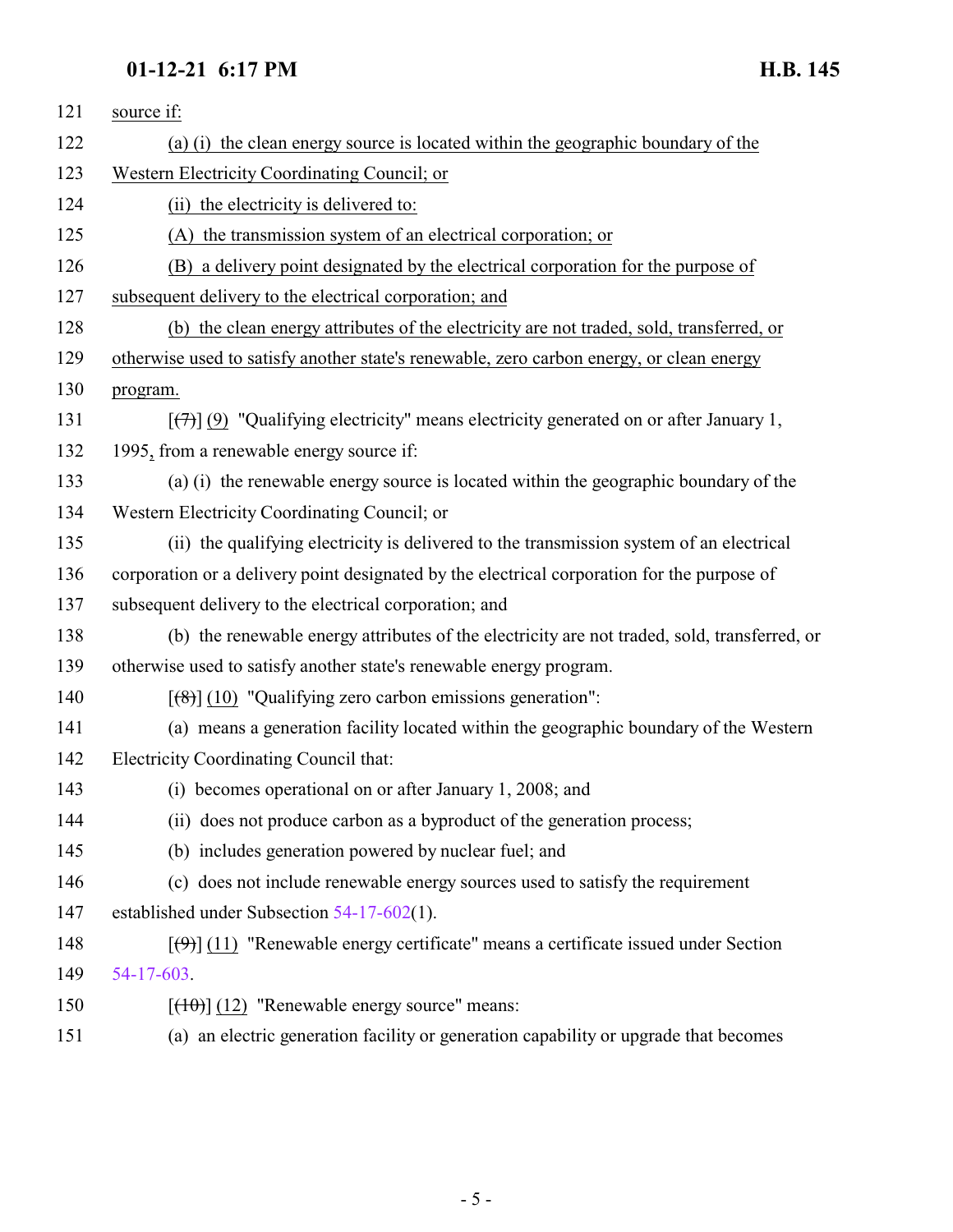| 152 | operational on or after January 1, 1995, that derives [its] energy from one or more of the           |
|-----|------------------------------------------------------------------------------------------------------|
| 153 | following:                                                                                           |
| 154 | (i) wind energy;                                                                                     |
| 155 | (ii) solar photovoltaic and solar thermal energy;                                                    |
| 156 | (iii) wave, tidal, and ocean thermal energy;                                                         |
| 157 | (iv) except for combustion of wood that has been treated with chemical preservatives                 |
| 158 | such as creosote, pentachlorophenol or chromated copper arsenate, biomass and biomass                |
| 159 | byproducts, including:                                                                               |
| 160 | (A) organic waste;                                                                                   |
| 161 | (B) forest or rangeland woody debris from harvesting or thinning conducted to improve                |
| 162 | forest or rangeland ecological health and to reduce wildfire risk;                                   |
| 163 | (C) agricultural residues;                                                                           |
| 164 | (D) dedicated energy crops; and                                                                      |
| 165 | (E) landfill gas or biogas produced from organic matter, wastewater, anaerobic                       |
| 166 | digesters, or municipal solid waste;                                                                 |
| 167 | (v) geothermal energy located outside the state;                                                     |
| 168 | (vi) waste gas and waste heat capture or recovery whether or not it is renewable,                    |
| 169 | including methane gas from:                                                                          |
| 170 | (A) an abandoned coal mine; or                                                                       |
| 171 | (B) a coal degassing operation associated with a state-approved mine permit;                         |
| 172 | (vii) efficiency upgrades to a hydroelectric facility, without regard to the date upon               |
| 173 | which the facility became operational, if the upgrades become operational on or after January        |
| 174 | 1, 1995;                                                                                             |
| 175 | (viii) compressed air, if:                                                                           |
| 176 | (A) the compressed air is taken from compressed air energy storage; and                              |
| 177 | (B) the energy used to compress the air is a renewable energy source; or                             |
| 178 | (ix) municipal solid waste;                                                                          |
| 179 | (b) any of the following:                                                                            |
| 180 | (i) up to 50 average megawatts of electricity per year per electrical corporation from a             |
| 181 | certified low-impact hydroelectric facility, without regard to the date upon which the facility      |
| 182 | becomes operational, if the facility is certified as a low-impact hydroelectric facility on or after |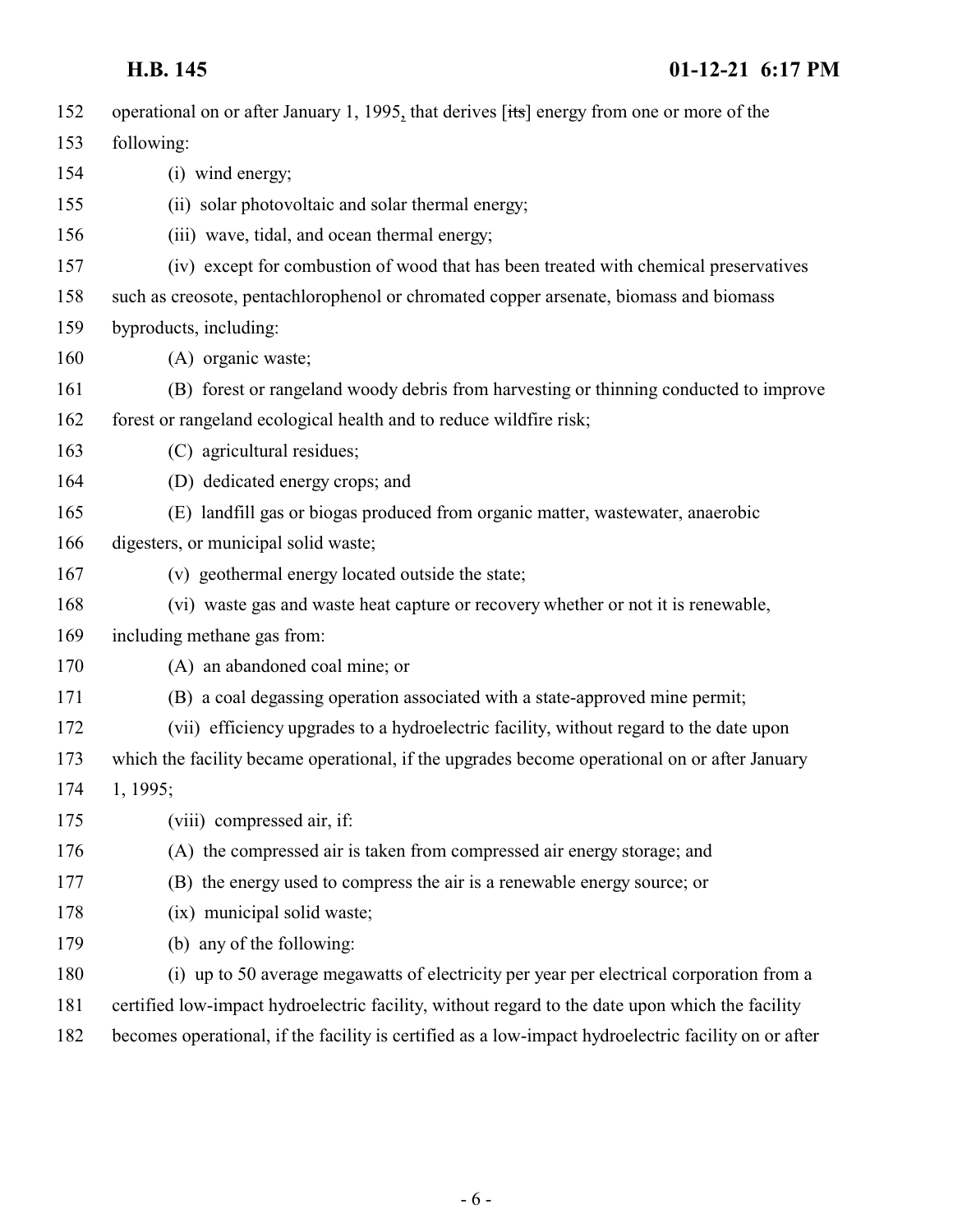January 1, 1995, by a national certification organization;

 (ii) geothermal energy if located within the state, without regard to the date upon which the facility becomes operational; or

 (iii) hydroelectric energy if located within the state, without regard to the date upon which the facility becomes operational;

188 (c) hydrogen gas derived from any source of energy described in Subsection  $[({10}$ 189  $(12)(a)$  or (b);

 (d) if an electric generation facility employs multiple energy sources, that portion of the 191 electricity generated that is attributable to energy sources described in Subsections  $[(10)]$ 192  $(12)(a)$  through  $(c)$ ; and

(e) any of the following located in the state and owned by a user of energy:

 (i) a demand side management measure, as defined by Subsection [54-7-12.8](http://le.utah.gov/UtahCode/SectionLookup.jsp?section=54-7-12.8&session=2021GS)(1), with the quantity of renewable energy certificates to which the user is entitled determined by the equivalent energy saved by the measure;

 (ii) a solar thermal system that reduces the consumption of fossil fuels, with the quantity of renewable energy certificates to which the user is entitled determined by the equivalent kilowatt-hours saved, except to the extent the commission determines otherwise with respect to net-metered energy;

 (iii) a solar photovoltaic system that reduces the consumption of fossil fuels with the quantity of renewable energy certificates to which the user is entitled determined by the total production of the system, except to the extent the commission determines otherwise with respect to net-metered energy;

 (iv) a hydroelectric or geothermal facility with the quantity of renewable energy certificates to which the user is entitled determined by the total production of the facility, except to the extent the commission determines otherwise with respect to net-metered energy;

 (v) a waste gas or waste heat capture or recovery system, other than from a combined cycle combustion turbine that does not use waste gas or waste heat, with the quantity of renewable energy certificates to which the user is entitled determined by the total production of the system, except to the extent the commission determines otherwise with respect to net-metered energy; and

(vi) the station use of solar thermal energy, solar photovoltaic energy, hydroelectric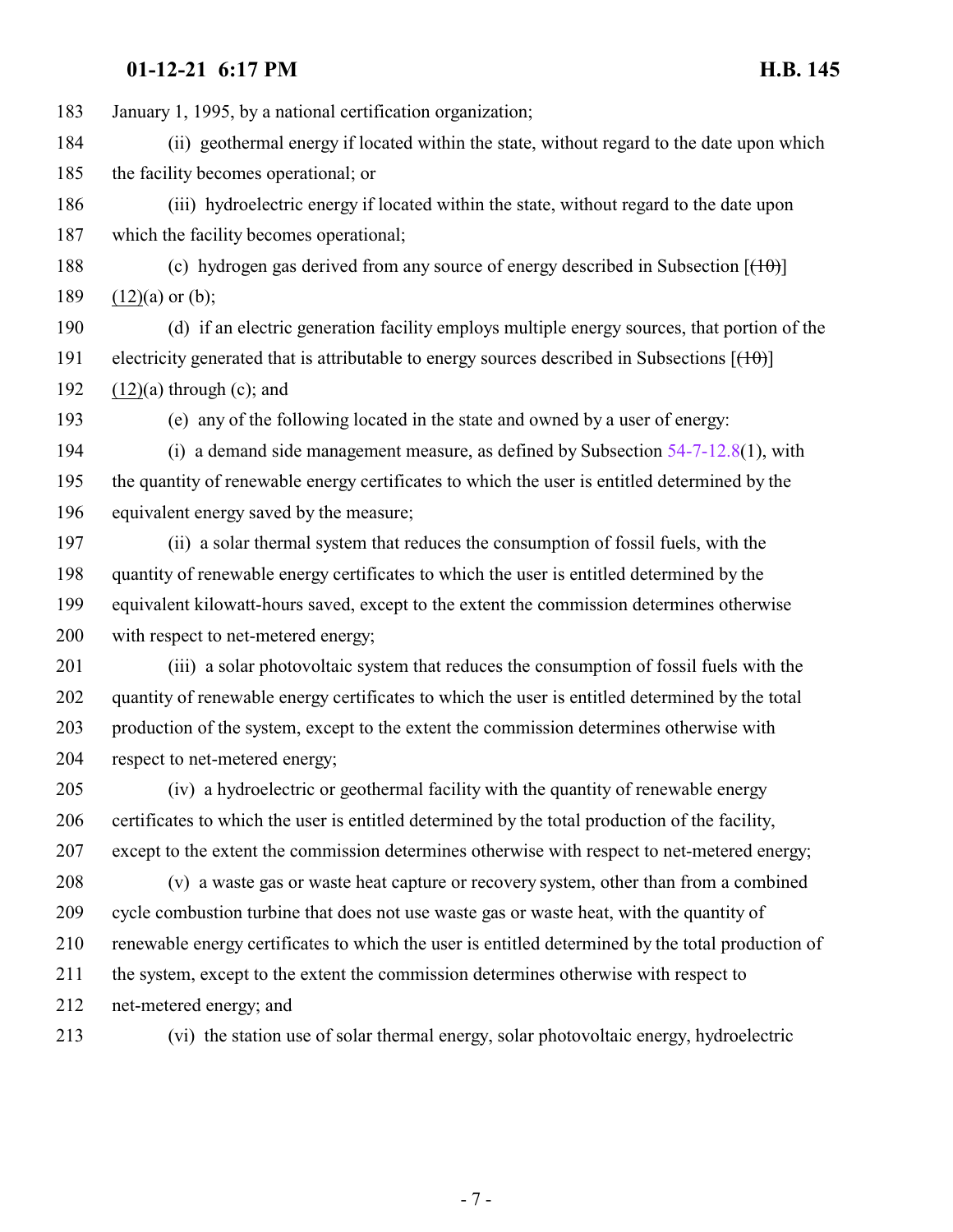energy, geothermal energy, waste gas, or waste heat capture and recovery.

215  $[(11)(13)$  "Unbundled renewable energy certificate" means a renewable energy certificate associated with:

 (a) qualifying electricity that is acquired by an electrical corporation or other person by trade, purchase, or other transfer without acquiring the electricity for which the certificate was issued; or

220 (b) activities listed in Subsection  $[(10)(e)]$ .

<span id="page-7-0"></span>

Section 2. Section **54-17-602** is amended to read:

 **54-17-602. Target amount of qualifying electricity -- Renewable energy certificate -- Cost-effectiveness -- Cooperatives.**

224 (1) (a) To the extent that it is cost effective  $[t<sub>o</sub> d<sub>o</sub> s<sub>o</sub>]$  and unless Subsection (3) applies, beginning in 2025 the annual retail electric sales in this state of each electrical corporation shall consist of qualifying electricity or renewable energy certificates in an amount equal to at least 20% of adjusted retail electric sales.

228 (b) [The amount under Subsection  $(1)(a)$  is computed based upon] An electrical corporation shall compute adjusted retail electric sales for the calendar year commencing 36 months before the first day of the year for which the target calculated under Subsection (1)(a) applies.

 (c) Notwithstanding Subsections (1)(a) and (b), an increase in the annual target from one year to the next may not exceed the greater of:

(i) 17,500 megawatt-hours; or

(ii) 20% of the prior year's amount under Subsections (1)(a) and (b).

 (2) (a) Cost-effectiveness under Subsection (1) for an electrical corporation other than a cooperative association is determined in comparison to other viable resource options using 238 the criteria provided by Subsection  $54-17-201(2)(c)(ii)$ .

 (b) For an electrical corporation that is a cooperative association, cost-effectiveness is determined using criteria applicable to the cooperative association's acquisition of a significant energy resource established by the cooperative association's board of directors.

 (3) (a) To the extent that it is cost effective, beginning July 1, 2030, at least 50% of the total kilowatt-hours of a large-scale electric utility's annual retail electric sales to customers in

this state in a calendar year shall consist of qualifying clean electricity or renewable energy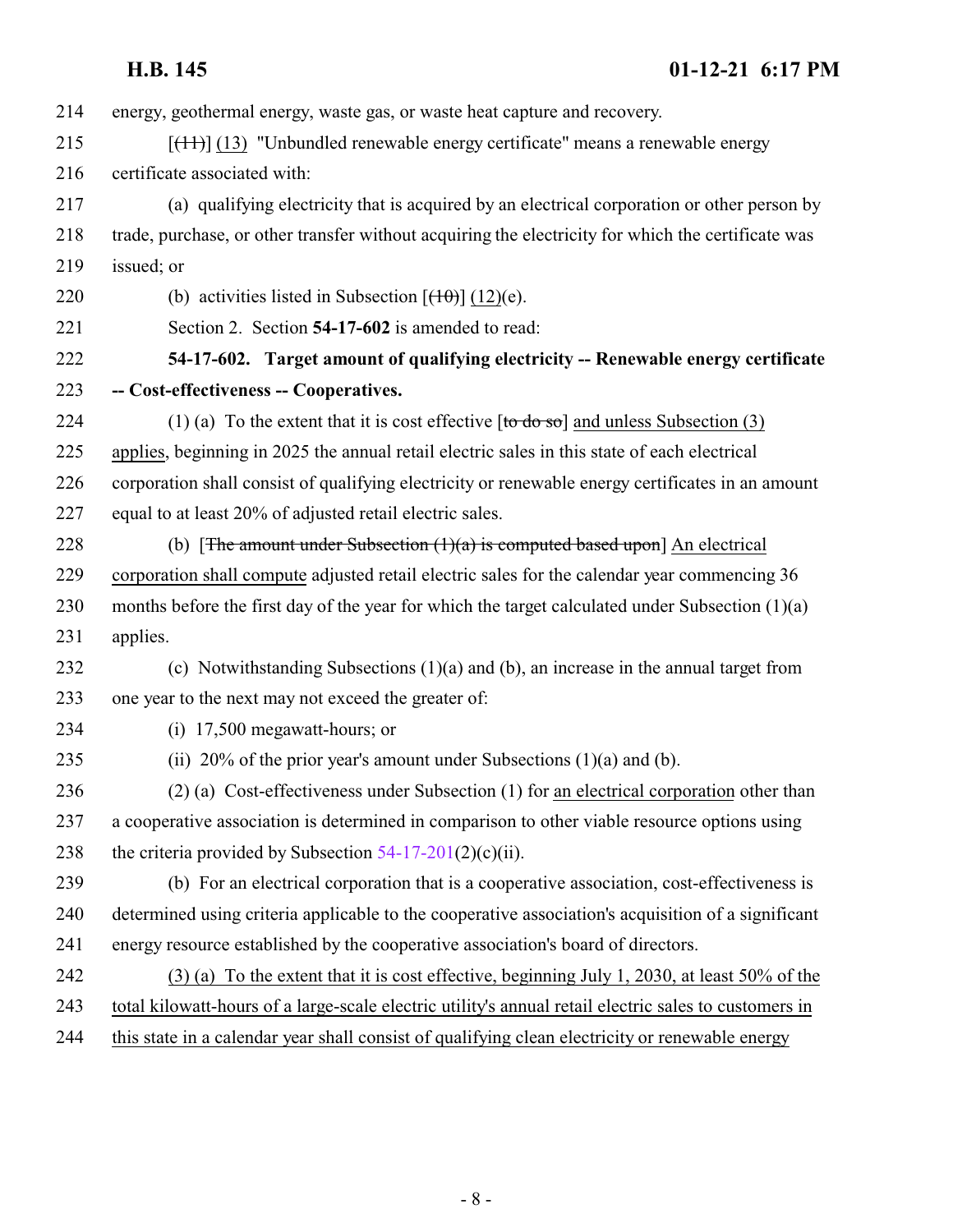| 245 | certificates.                                                                                                |
|-----|--------------------------------------------------------------------------------------------------------------|
| 246 | (b) A large-scale electric utility shall compute annual retail electric sales for the                        |
| 247 | calendar year commencing 36 months before the first day of the year for which the target                     |
| 248 | calculated under Subsection $(3)(a)$ applies.                                                                |
| 249 | (c) Cost-effectiveness under Subsection $(3)(a)$ of acquiring qualifying clean electricity                   |
| 250 | means that, on a life-cycle basis and taking into account the long-term risks, the present value             |
| 251 | of the long-term costs of acquiring qualifying clean electricity is less than or equal to the                |
| 252 | present value of the long-term costs of other electricity resource options.                                  |
| 253 | $[\left(\frac{1}{2}\right)]$ (4) This section does not require an electrical corporation to:                 |
| 254 | (a) substitute qualifying electricity for electricity or qualifying clean electricity from a                 |
| 255 | generation source owned or contractually committed, or from a contractual commitment for a                   |
| 256 | power purchase;                                                                                              |
| 257 | (b) enter into any additional electric sales commitment or any other arrangement for the                     |
| 258 | sale or other disposition of electricity that is not already, or would not be, entered into by the           |
| 259 | electrical corporation; or                                                                                   |
| 260 | (c) acquire qualifying electricity in excess of its adjusted retail electric sales.                          |
| 261 | $[\frac{4}{3}]$ (5) (a) For the purpose of Subsection (1), an electrical corporation may combine             |
| 262 | any of the following:                                                                                        |
| 263 | $\left[\frac{1}{2}\right]$ (i) qualifying electricity from a renewable energy source owned by the electrical |
| 264 | corporation;                                                                                                 |
| 265 | $[\phi]$ (ii) qualifying electricity acquired by the electrical corporation through trade,                   |
| 266 | power purchase, or other transfer; and                                                                       |
| 267 | $[\text{(-c)}]$ (iii) a bundled or unbundled renewable energy certificate, including a banked                |
| 268 | renewable energy certificate.                                                                                |
| 269 | (b) For purposes of Subsection (3), a large-scale electric utility may combine any of the                    |
| 270 | following:                                                                                                   |
| 271 | (i) qualifying clean electricity from a clean energy source owned by the large-scale                         |
| 272 | electric utility;                                                                                            |
| 273 | (ii) qualifying clean electricity acquired by the large-scale electric utility through trade                 |
| 274 | power purchase or other transfer; or                                                                         |
| 275 | (iii) a bundled renewable energy certificate or unbundled renewable energy certificate,                      |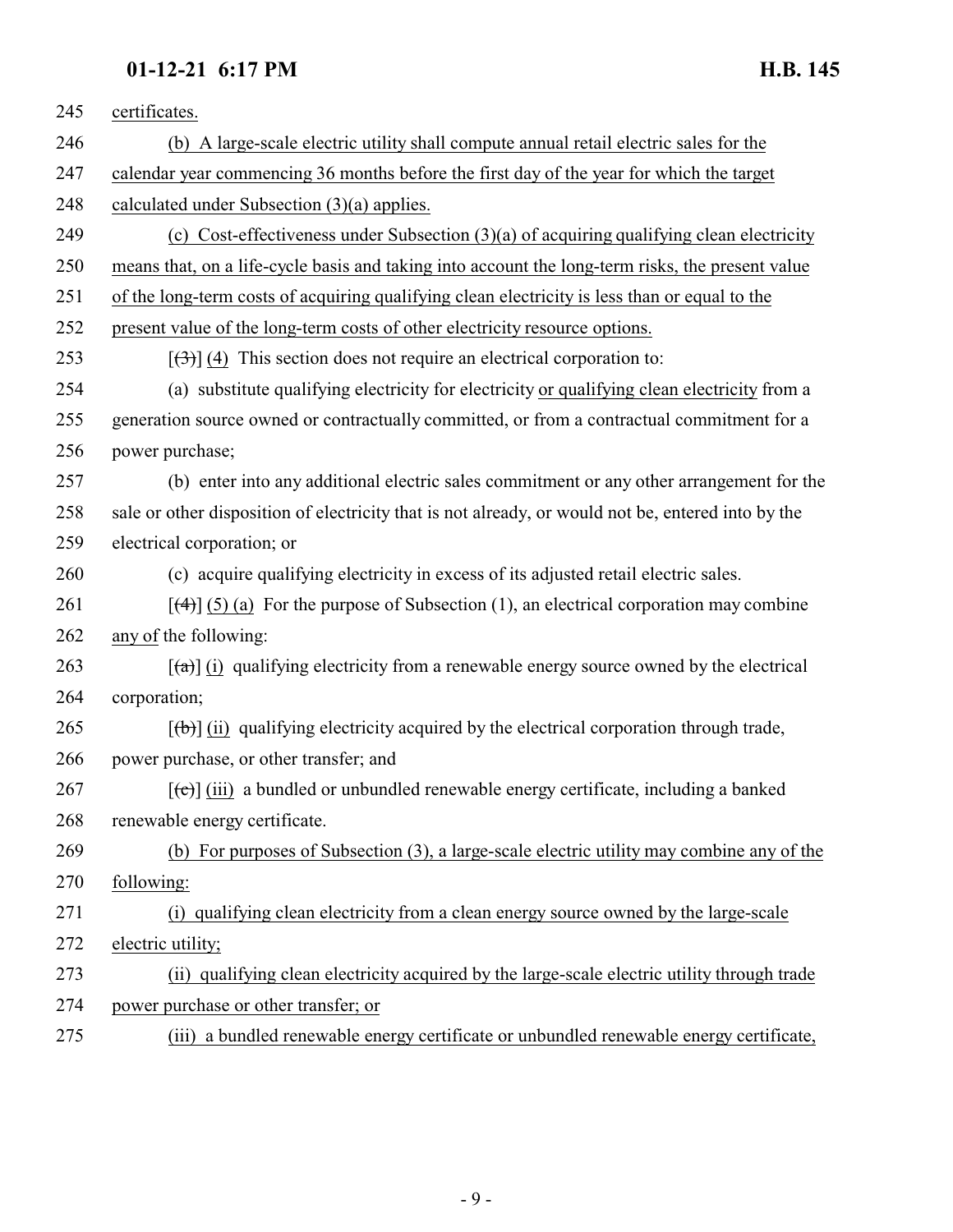<span id="page-9-0"></span>

**H.B. 145 01-12-21 6:17 PM** including a banked renewable energy certificate.  $\left[\left(\frac{5}{5}\right)\right]$  (6) For an electrical corporation [whose] with rates the commission regulates, the following rules concerning renewable energy certificates apply: (a) the electrical corporation shall use a banked renewable energy certificate with an 280 older issuance date [shall be used] before any other banked renewable energy certificate issued at a later date is used; and 282 (b) [the total of all] the electrical corporation may not use unbundled renewable energy 283 certificates, including unbundled banked renewable energy certificates, [may not exceed] to satisfy more than 20% of the amount of the annual target provided for in Subsection (1) or (3).  $[(6)]$  (7) An electrical corporation that is a cooperative association may count towards Subsection (1) any of the following: (a) electric production allocated to this state from hydroelectric facilities becoming operational after December 31, 2007, if the facilities are located in any state in which the cooperative association, or a generation and transmission cooperative with which the cooperative association has a contract, provides electric service; (b) qualifying electricity generated or acquired or renewable energy certificates acquired for a program that permits a retail customer to voluntarily contribute to a renewable energy source; and 294 (c) notwithstanding Subsection  $54-17-601$   $(\rightarrow)$  an unbundled renewable energy certificate purchased from a renewable energy source located outside the geographic boundary of the Western Electricity Coordinating Council if the electricity on which the unbundled renewable energy certificate is based would be considered qualifying electricity if the renewable energy source was located within the geographic boundary of the Western Electricity Coordinating Council.  $\left[\left(\frac{7}{7}\right)\right]$  (8) (a) The use of the renewable attributes associated with qualifying electricity to satisfy any federal renewable energy requirement does not preclude the electricity from being qualifying electricity for the purpose of this chapter. (b) The use of the clean energy attributes associated with qualifying clean electricity to satisfy any federal renewable requirement does not preclude the electricity from being qualifying clean electricity for purposes of this chapter. Section 3. Section **54-17-603** is amended to read: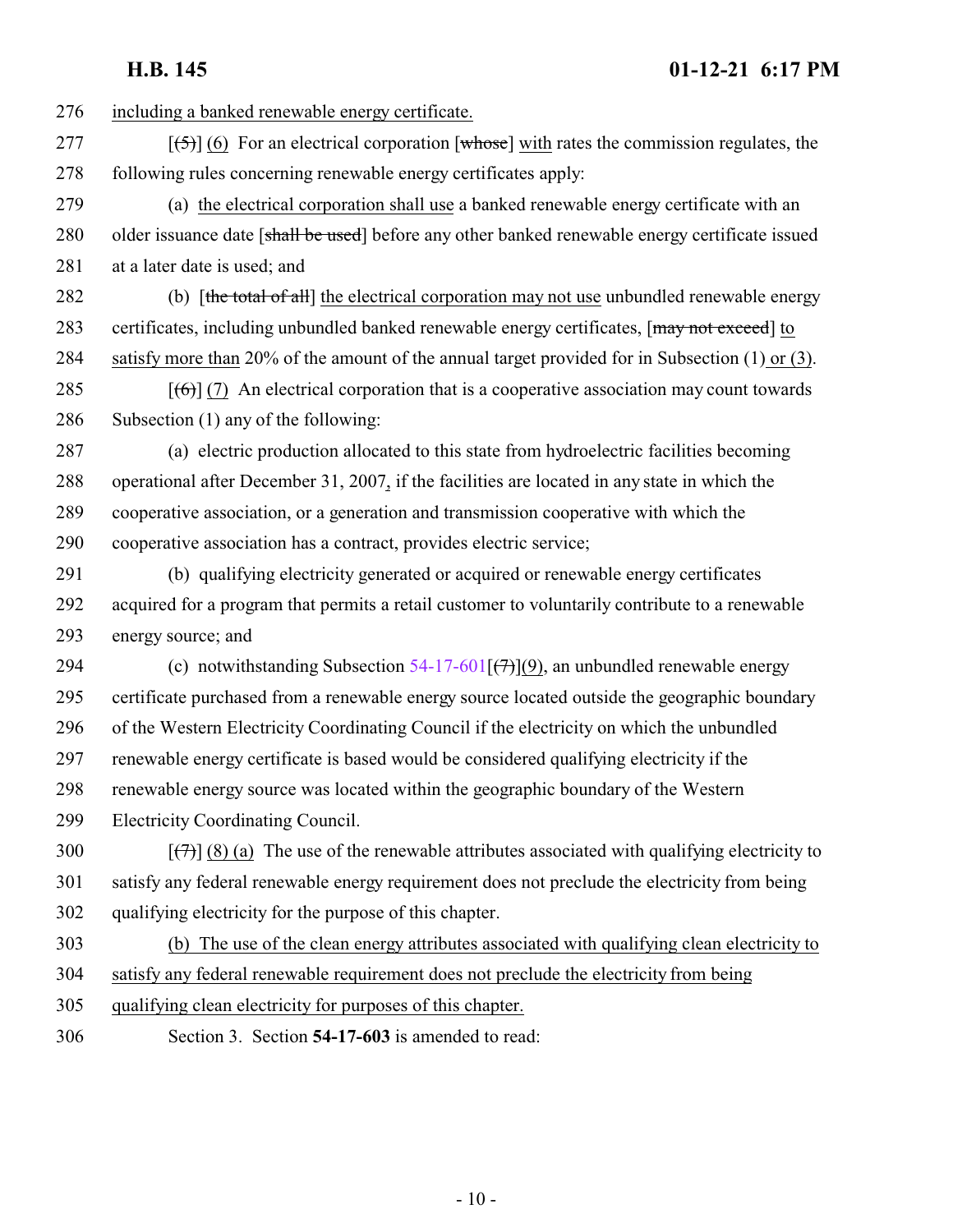| 307 | 54-17-603. Renewable energy certificate -- Issuance -- Use to satisfy other                        |
|-----|----------------------------------------------------------------------------------------------------|
| 308 | requirements.                                                                                      |
| 309 | (1) The commission shall establish a process for issuance or recognition of a renewable            |
| 310 | energy certificate.                                                                                |
| 311 | (2) The commission process under Subsection (1) shall provide for the issuance,                    |
| 312 | monitoring, accounting, transfer, and use of a renewable energy certificate, including in          |
| 313 | electronic form.                                                                                   |
| 314 | (3) The commission may:                                                                            |
| 315 | (a) consult with another state or a federal agency and any regional system or trading              |
| 316 | program to fulfill Subsection (1); and                                                             |
| 317 | (b) allow use of a renewable energy certificate that is issued, monitored, accounted for,          |
| 318 | or transferred by or through a regional system or trading program, including the Western           |
| 319 | Renewable Energy Generation Information System, to fulfill this part's provisions.                 |
| 320 | (4) A renewable energy certificate shall be issued for:                                            |
| 321 | (a) qualifying electricity generated on and after January 1, 1995; and                             |
| 322 | (b) the activities of an energy user described in Subsections $10-19-102(11)$ (e) and              |
| 323 | 54-17-601(10)(e) on and after January 1, 1995.                                                     |
| 324 | (5) The person requesting a renewable energy certificate shall affirm that the renewable           |
| 325 | energy attributes of the electricity have not been traded, sold, transferred, or otherwise used to |
| 326 | satisfy another state's renewable energy requirements.                                             |
| 327 | (6) (a) For the purpose of satisfying Subsection $54-17-602(1)$ and the issuance of a              |
| 328 | renewable energy certificate under this section, a renewable energy source located in this state   |
| 329 | that derives [its] energy from solar photovoltaic or solar thermal energy shall [be credited] earn |
| 330 | a credit for 2.4 kilowatt-hours of qualifying electricity for each 1.0 kilowatt-hour generated.    |
| 331 | (b) Notwithstanding Subsection $(6)(a)$ , the acquisition or construction by an electrical         |
| 332 | corporation of a renewable energy source that derives [its] energy from solar photovoltaic or      |
| 333 | solar thermal energy shall comply with the cost-effectiveness criteria of Subsection               |
| 334 | $54-17-201(2)(c)(ii)$ .                                                                            |
| 335 | (7) A renewable energy certificate issued under this section:                                      |
| 336 | $[(a)$ does not expire; and                                                                        |
| 337 | (a) expires three years after the date that the renewable energy certificate was issued;           |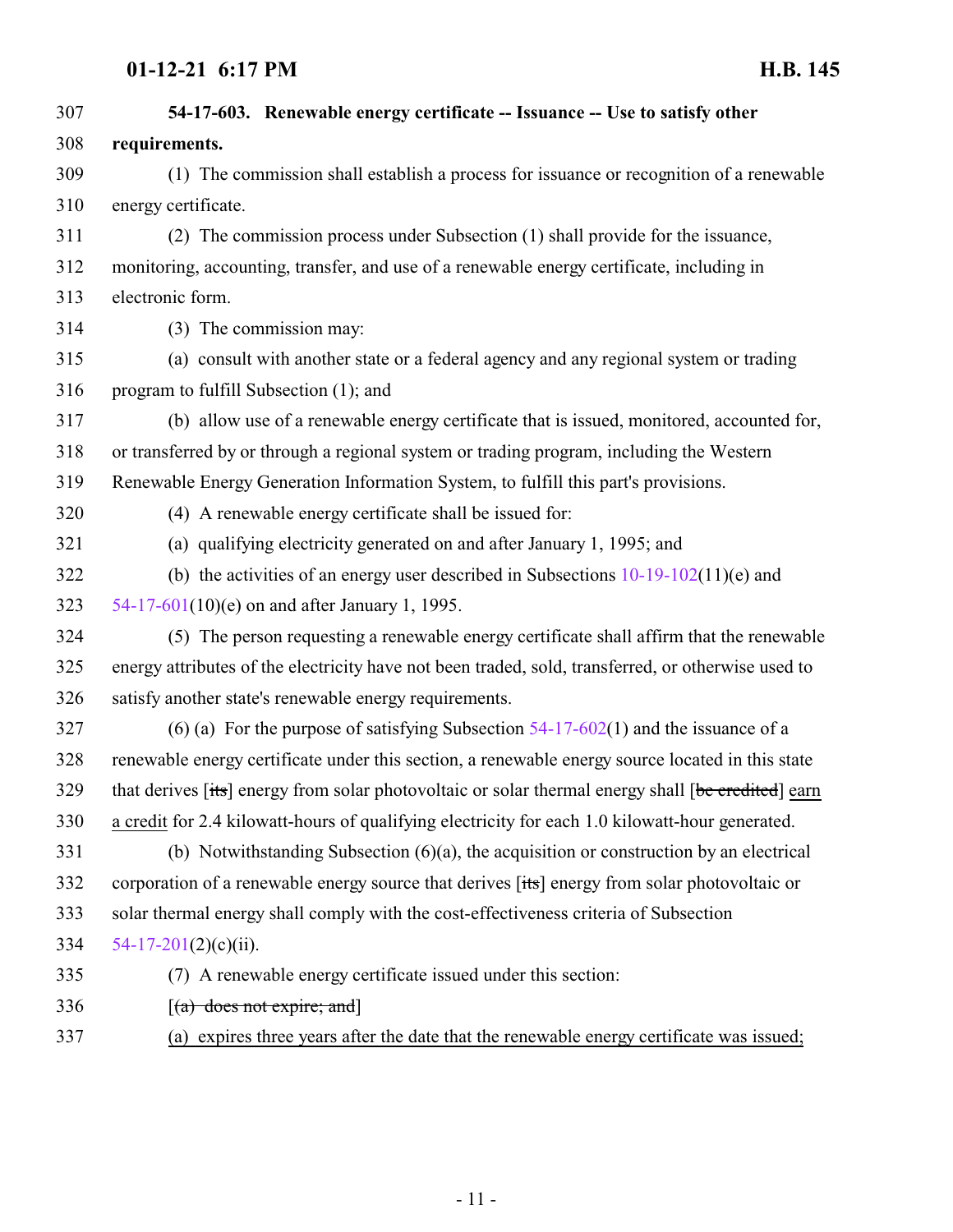<span id="page-11-0"></span>

| 338 | and                                                                                                           |
|-----|---------------------------------------------------------------------------------------------------------------|
| 339 | (b) may be banked.                                                                                            |
| 340 | (8) The commission may recognize a renewable energy certificate that is issued,                               |
| 341 | monitored, accounted for, or transferred by or through another state or a regional system or                  |
| 342 | trading program, including the Western Renewable Energy Generation Information System, if                     |
| 343 | the renewable energy certificate is for qualifying electricity.                                               |
| 344 | (9) A renewable energy certificate:                                                                           |
| 345 | (a) may be used only once to satisfy Subsection $54-17-602(1)$ or (3);                                        |
| 346 | (b) may be used for [the purpose] purposes of Subsection $54-17-602(1)$ or (3) and the                        |
| 347 | qualifying electricity on which the renewable energy certificate is based may be used to satisfy              |
| 348 | any federal renewable energy requirement; and                                                                 |
| 349 | (c) may not be used if $\left[\frac{it}{t}\right]$ the renewable energy certificate has been used to satisfy: |
| 350 | (i) any other state's renewable energy requirement[ $\cdot$ ]; or                                             |
| 351 | (ii) a requirement of participating in a community renewable energy program under                             |
| 352 | Chapter 17, Part 9, Community Renewable Energy Act.                                                           |
| 353 | (10) The commission shall establish procedures and reasonable rates permitting an                             |
| 354 | electrical corporation that is a purchasing utility under Section 54-12-2 to acquire or retain a              |
| 355 | renewable energy certificate associated with the purchase of power from an independent energy                 |
| 356 | producer.                                                                                                     |
| 357 | Section 4. Section 54-17-604 is amended to read:                                                              |
| 358 | 54-17-604. Plans and reports.                                                                                 |
| 359 | (1) An electrical corporation shall develop and maintain a plan for implementing                              |
| 360 | Subsection $54-17-602(1)$ , consistent with the cost-effectiveness criteria of Subsection                     |
| 361 | $54-17-201(2)(c)(ii)$ .                                                                                       |
| 362 | $(2)$ (a) A progress report concerning a plan under Subsection (1) for other than a                           |
| 363 | cooperative association shall be filed with the commission by January 1 of each of the years                  |
| 364 | $2010, 2015, 2020,$ and $2024$ .                                                                              |
| 365 | $\lceil (b)$ For an] (2) An electrical corporation that is a cooperative association $\lceil$ , shall file a  |
| 366 | progress report [shall be filed] with the cooperative association's board of directors by January             |
| 367 | 1 [of each of the years 2010, 2015, 2020, and], 2024.                                                         |
| 368 | (3) The progress report $[\text{under}]$ described in Subsection (2) shall contain:                           |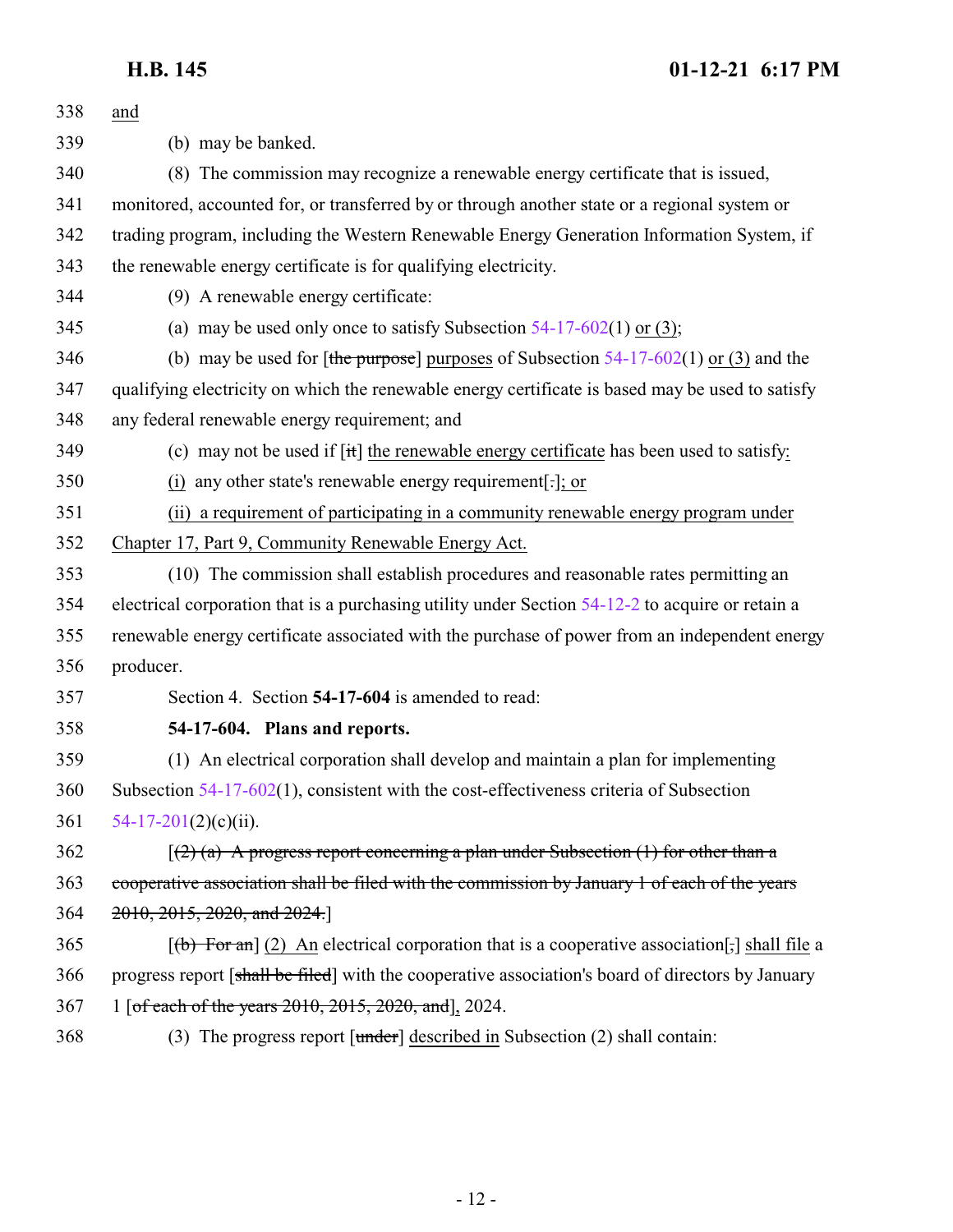| 369 | (a) the actual amount of qualifying electricity to date and projected amount of                                             |
|-----|-----------------------------------------------------------------------------------------------------------------------------|
| 370 | qualifying electricity through 2025;                                                                                        |
| 371 | (b) the source of qualifying electricity;                                                                                   |
| 372 | $(c)$ (i) an analysis of the cost-effectiveness of renewable energy sources for other than                                  |
| 373 | a cooperative association; or                                                                                               |
| 374 | $[\overrightarrow{tii}]$ (c) an estimate of the cost of achieving the target [for an electrical corporation                 |
| 375 | that is a cooperative association];                                                                                         |
| 376 | (d) a discussion of conditions impacting the renewable energy source and qualifying                                         |
| 377 | electricity markets; and                                                                                                    |
| 378 | (e) any recommendation for a suggested legislative or program change $\left[\frac{1}{2}, \frac{1}{2}, \frac{1}{2}\right]$ . |
| 379 | $(f)$ for other than a cooperative association, any other information requested by the                                      |
| 380 | commission or considered relevant by the electrical corporation.                                                            |
| 381 | (4) The plan and progress report required by Subsections (1) and (2) may include                                            |
| 382 | procedures that will be used by the electrical corporation to identify and select any renewable                             |
| 383 | energy resource and qualifying electricity that satisfy the criteria of Subsection                                          |
| 384 | $54-17-201(2)(c)(ii)$ .                                                                                                     |
| 385 | $(5)$ By July 1, 2026, each electrical corporation shall file a final progress report                                       |
| 386 | demonstrating:]                                                                                                             |
| 387 | [(a) how Subsection $54-17-602(1)$ is satisfied for the year 2025; or]                                                      |
| 388 | $(6)$ the reason why Subsection 54-17-602(1) is not satisfied for the year 2025, if it is                                   |
| 389 | not satisfied.]                                                                                                             |
| 390 | $(6)$ By January 1 of each of the years 2011, 2016, 2021, and 2025, the Division of                                         |
| 391 | Public Utilities shall submit to the Legislature a report containing a summary of any progress                              |
| 392 | report filed under Subsections (2) through (5).]                                                                            |
| 393 | $(7)$ The summary required by Subsection $(6)$ shall include any recommendation for                                         |
| 394 | legislative changes.                                                                                                        |
| 395 | $(8)$ (a) By July 1, 2027, the commission shall submit to the Legislature a report                                          |
| 396 | summarizing the final progress reports and recommending any legislative changes.                                            |
| 397 | $(6)$ The 2027 summary may contain a recommendation to the Legislature concerning                                           |
| 398 | any action to be taken with respect to an electrical corporation that does not satisfy Subsection                           |
| 399 | $\frac{54-17-602(1)$ for 2025.                                                                                              |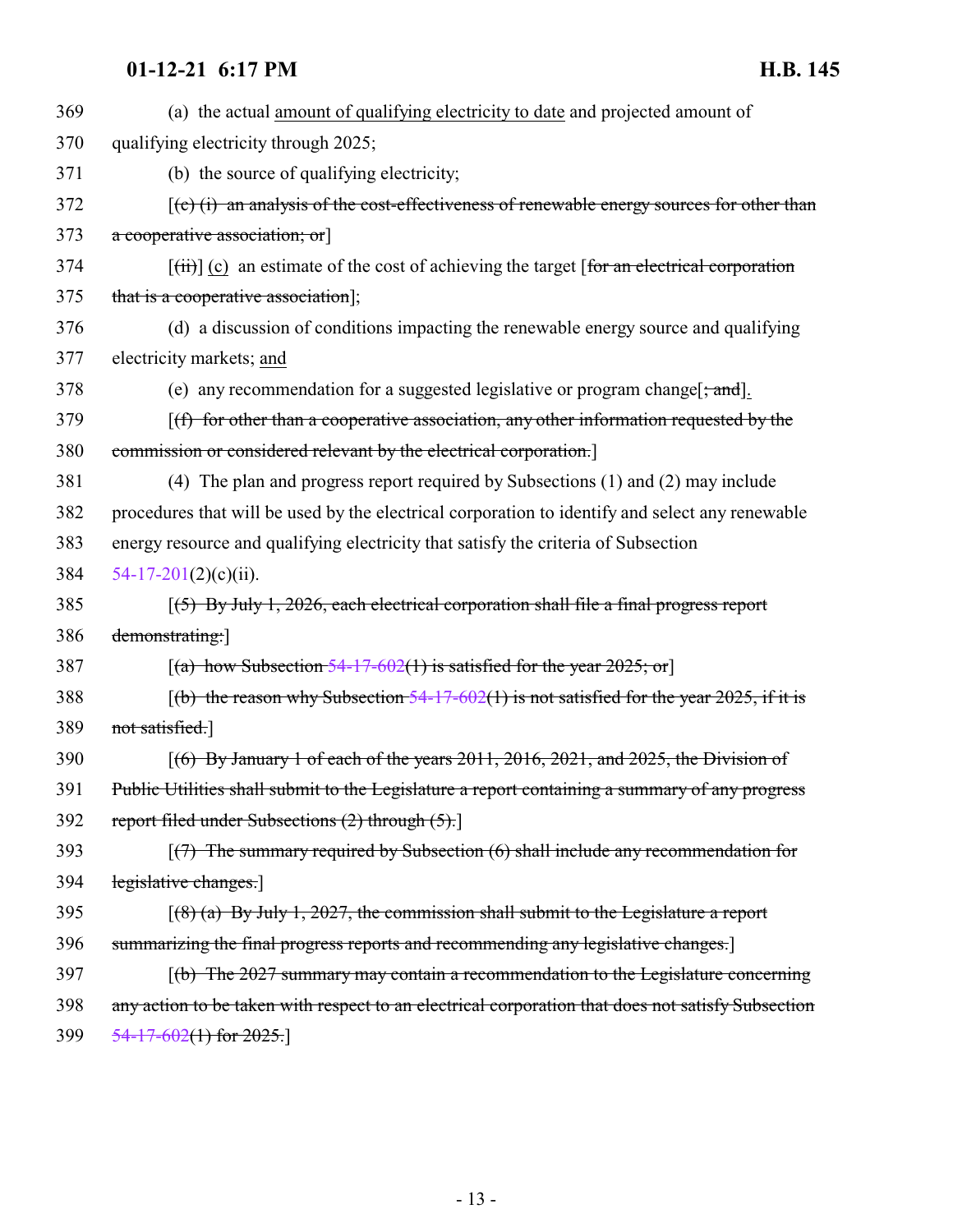<span id="page-13-0"></span>

| 400 | $(c)$ The commission shall provide an opportunity for public comment and take                         |
|-----|-------------------------------------------------------------------------------------------------------|
| 401 | evidence before recommending any action to be taken with respect to an electrical corporation         |
| 402 | that does not satisfy Subsection $54-17-602(1)$ for $2025$ .                                          |
| 403 | $(9)$ If a recommendation containing a penalty for failure to satisfy Subsection                      |
| 404 | $54-17-602(1)$ is made under Subsection (8), the proposal shall require that any amount paid by       |
| 405 | an electrical corporation as a penalty be utilized to fund demand-side management for the retail      |
| 406 | customers of the electrical corporation paying the penalty.                                           |
| 407 | $(10)$ A penalty may not be proposed under this section if an electrical corporation's                |
| 408 | failure to satisfy Subsection $54-17-602(1)$ is due to:                                               |
| 409 | $[(a)$ a lack of cost-effective means to satisfy the requirement; or                                  |
| 410 | $[\text{(\textit{b}) force}\,\text{majeure.}]$                                                        |
| 411 | $[ (11) ]$ (5) By July 1, 2026, an electrical corporation that is a cooperative association           |
| 412 | shall file a final progress report demonstrating:                                                     |
| 413 | (a) how the electrical corporation satisfied Subsection $54-17-602(1)$ [is satisfied] for             |
| 414 | the year 2025; or                                                                                     |
| 415 | $(6)$ the reason why Subsection 54-17-602(1) is not satisfied for the year 2025 if it is              |
| 416 | not satisfied.]                                                                                       |
| 417 | (b) why the electrical corporation did not satisfy Subsection $54-17-602(1)$ for the year             |
| 418 | 2025.                                                                                                 |
| 419 | $[$ (42) The] (6) A cooperative association shall make the plan and any progress report               |
| 420 | [file] filed under this section by an electrical corporation that is cooperative association shall be |
| 421 | publicly available at the cooperative association's office or [posted] on the cooperative             |
| 422 | association's website.                                                                                |
| 423 | Section 5. Section 54-17-604.5 is enacted to read:                                                    |
| 424 | 54-17-604.5. Plans and reports.                                                                       |
| 425 | (1) A large-scale electric utility that is required to comply with Subsection                         |
| 426 | $54-17-602(3)$ shall:                                                                                 |
| 427 | (a) develop and maintain a plan for implementing Subsection $54-17-602(3)$ , consistent               |
| 428 | with the cost-effectiveness standard described in Subsection $54-17-602(3)(c)$ ;                      |
| 429 | (b) file a report on the progress of the plan described in Subsection $(1)(a)$ with the               |
| 430 | commission on or before May 1, 2026; and                                                              |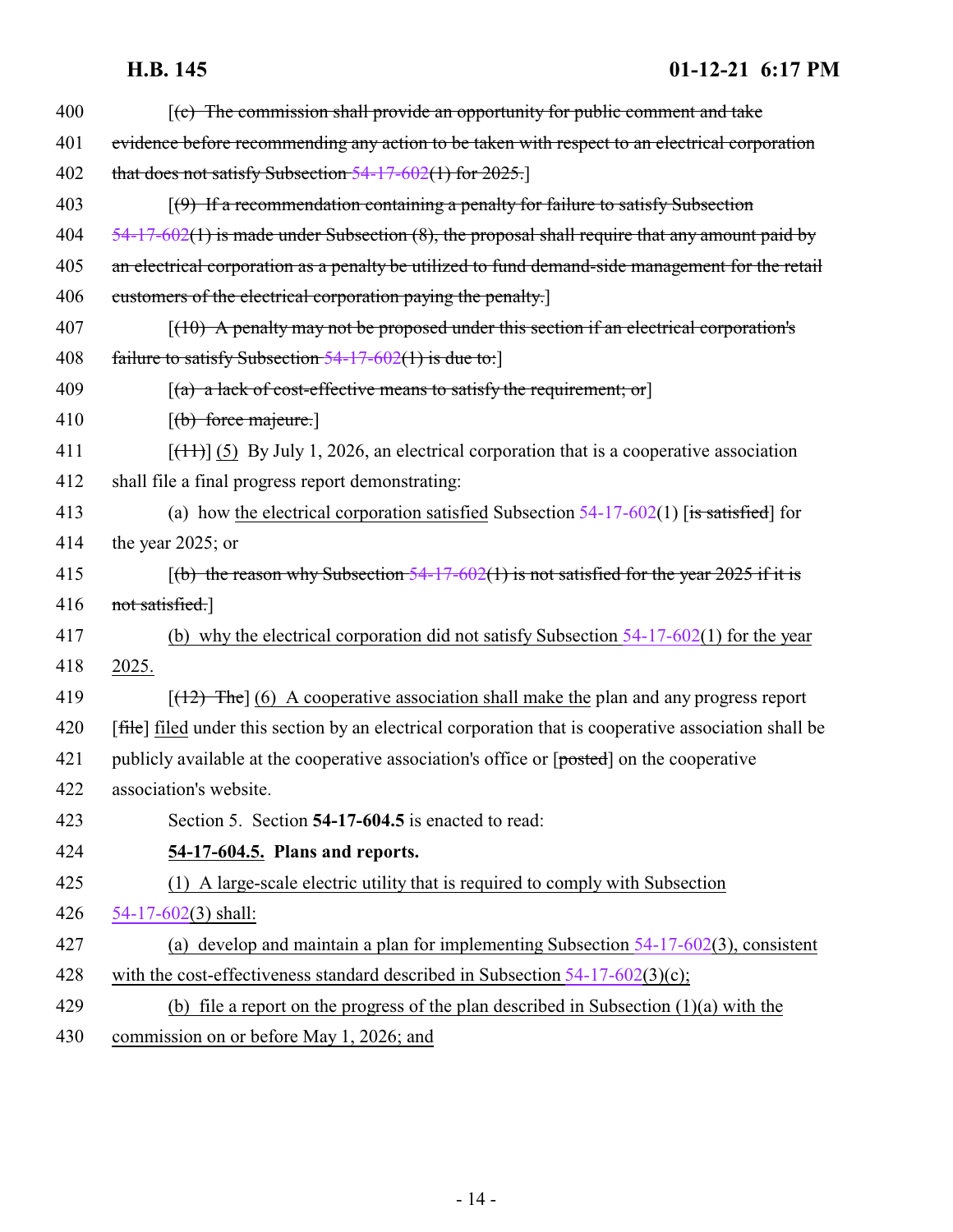| 431 | (c) file a final report on the progress of the plan described in Subsection $(1)(a)$ with the        |
|-----|------------------------------------------------------------------------------------------------------|
| 432 | commission on or before May 1, 2030.                                                                 |
| 433 | The progress reports described in Subsections $(1)(b)$ and $(1)(c)$ shall contain:<br>(2)            |
| 434 | (a) the actual amount of qualifying clean energy to date and projected amount of                     |
| 435 | qualifying clean electricity through 2030;                                                           |
| 436 | (b) the source of qualifying clean electricity;                                                      |
| 437 | (c) an analysis of the cost-effectiveness of clean energy sources;                                   |
| 438 | (d) a discussion of conditions impacting the clean energy source and qualifying clean                |
| 439 | electricity markets;                                                                                 |
| 440 | (e) any recommendation for a suggested legislative or program change;                                |
| 441 | (f) in the final progress report, a demonstration of:                                                |
| 442 | (i) how the large-scale electric utility satisfied the requirements of Subsection                    |
| 443 | 54-17-602(1) for the year 2025; or                                                                   |
| 444 | (ii) why the large-scale electric utility did not satisfy the requirements of Subsection             |
| 445 | 54-17-602(1) for the year 2025; and                                                                  |
| 446 | (g) any other information requested by the commission or considered relevant by the                  |
| 447 | large-scale electric utility.                                                                        |
| 448 | $(3)$ (a) On or before November 1, 2026, the commission shall, after taking public                   |
| 449 | comment and evidence, submit to the Public Utilities, Energy, and Technology Interim                 |
| 450 | Committee a report summarizing the progress reports and public comment and evidence and              |
| 451 | recommending any legislative changes.                                                                |
| 452 | (b) On or before November 1, 2031, the commission shall, after taking public comment                 |
| 453 | and evidence, submit to the Public Utilities, Energy, and Technology Interim Committee a             |
| 454 | report summarizing the final progress reports, public comment and evidence, and                      |
| 455 | recommending any legislative changes.                                                                |
| 456 | (c) The report described in Subsection $(3)(b)$ may contain a recommendation to the                  |
| 457 | Legislature concerning any action to be taken with respect to a large-scale electric utility that is |
| 458 | required to comply with Subsection $54-17-602(3)$ and does not satisfy the requirements of           |
| 459 | Subsection 54-17-602(3) for 2030.                                                                    |
| 460 | (d) The commission shall provide an opportunity for public comment and take                          |
| 461 | evidence before recommending any action to be taken with respect to a large-scale electric           |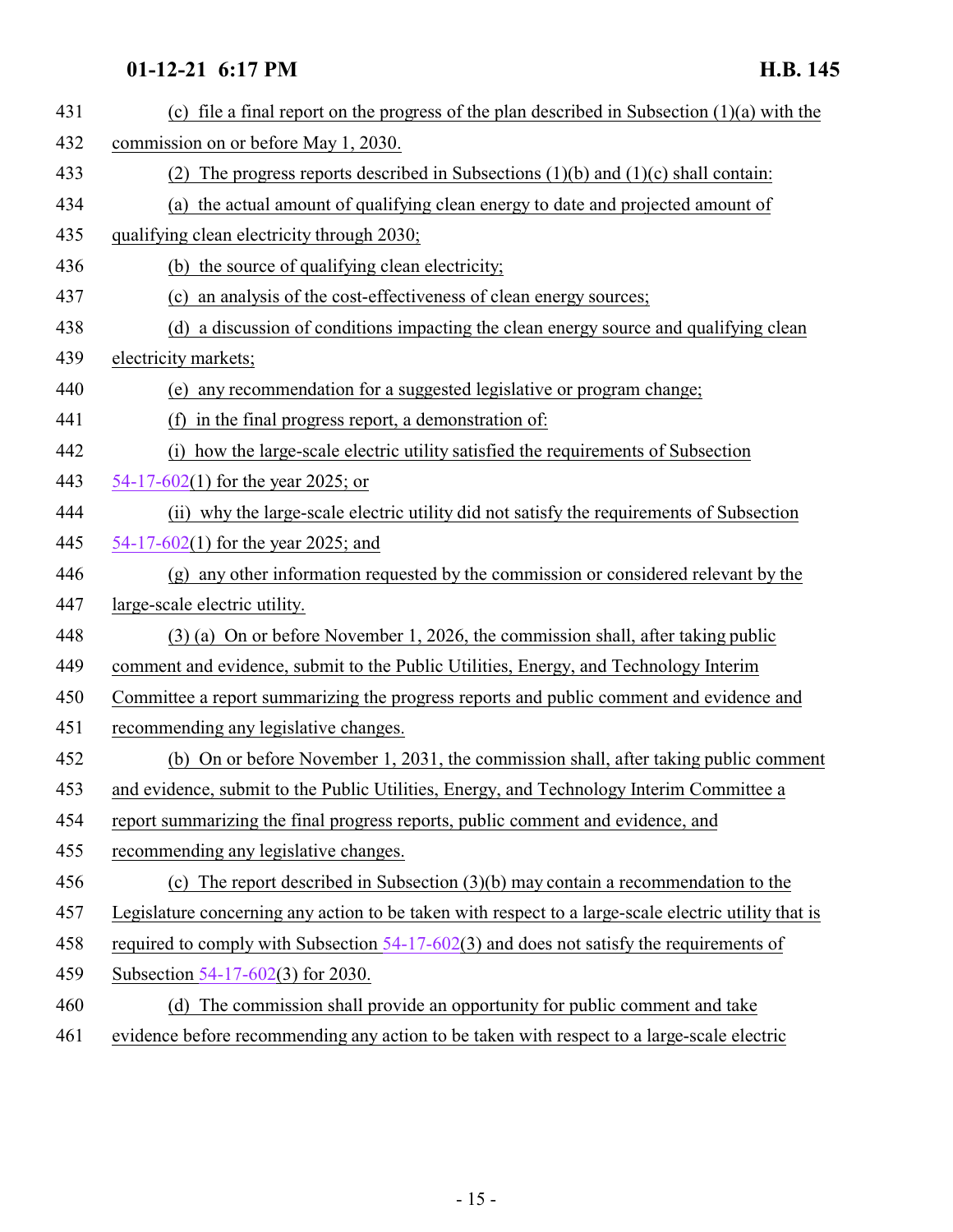<span id="page-15-0"></span>

| 462 | utility that is required to comply with Subsection $54-17-602(3)$ and does not satisfy the           |
|-----|------------------------------------------------------------------------------------------------------|
| 463 | requirements of Subsection $54-17-602(3)$ for 2030.                                                  |
| 464 | Section 6. Section 54-17-605 is amended to read:                                                     |
| 465 | 54-17-605. Recovery of costs for renewable energy activities.                                        |
| 466 | (1) In accordance with other law, the commission shall include in the retail electric                |
| 467 | rates of an electrical corporation [whose] with rates the commission regulates the state's share     |
| 468 | of any of the costs listed in Subsection (2) that are relevant to the proceeding in which the        |
| 469 | commission is considering the electrical corporation's rates:                                        |
| 470 | (a) if the costs are prudently incurred by the electrical corporation in connection with:            |
| 471 | (i) the acquisition of a renewable energy certificate;                                               |
| 472 | (ii) the acquisition of qualifying electricity for which a renewable energy certificate              |
| 473 | will be issued after the acquisition; and                                                            |
| 474 | (iii) the acquisition, construction, and use of a renewable energy source; and                       |
| 475 | (b) to the extent any qualifying electricity $\sigma$ , renewable energy source $\sigma$ , or        |
| 476 | clean energy source described in Subsection $(1)(a)$ satisfies the cost-effectiveness criteria [of]: |
| 477 | (i) described in Subsection $54-17-201(2)(c)(ii)[.];$ or                                             |
| 478 | (ii) described in Subsection $54-17-602(3)$ (c).                                                     |
| 479 | (2) [The following are costs that may be recoverable] The state is eligible to recover               |
| 480 | the following costs under Subsection (1):                                                            |
| 481 | (a) a cost of siting, acquisition of property rights, equipment, design, licensing,                  |
| 482 | permitting, construction, owning, operating, or otherwise acquiring a renewable energy source        |
| 483 | or clean energy source and any associated asset, including transmission;                             |
| 484 | (b) a cost to acquire qualifying electricity through trade, power purchase, or other                 |
| 485 | transfer;                                                                                            |
| 486 | (c) a cost to acquire a bundled or unbundled renewable energy certificate, if any net                |
| 487 | revenue from the sale of a renewable energy certificate allocable to this state is also included in  |
| 488 | rates;                                                                                               |
| 489 | (d) a cost to interconnect a renewable energy source or clean energy source to the                   |
| 490 | electrical corporation's transmission and distribution system;                                       |
| 491 | (e) a cost associated with using a physical or financial asset to integrate, firm, or shape          |
| 492 | a renewable energy source or clean energy source on a firm annual basis to meet a retail             |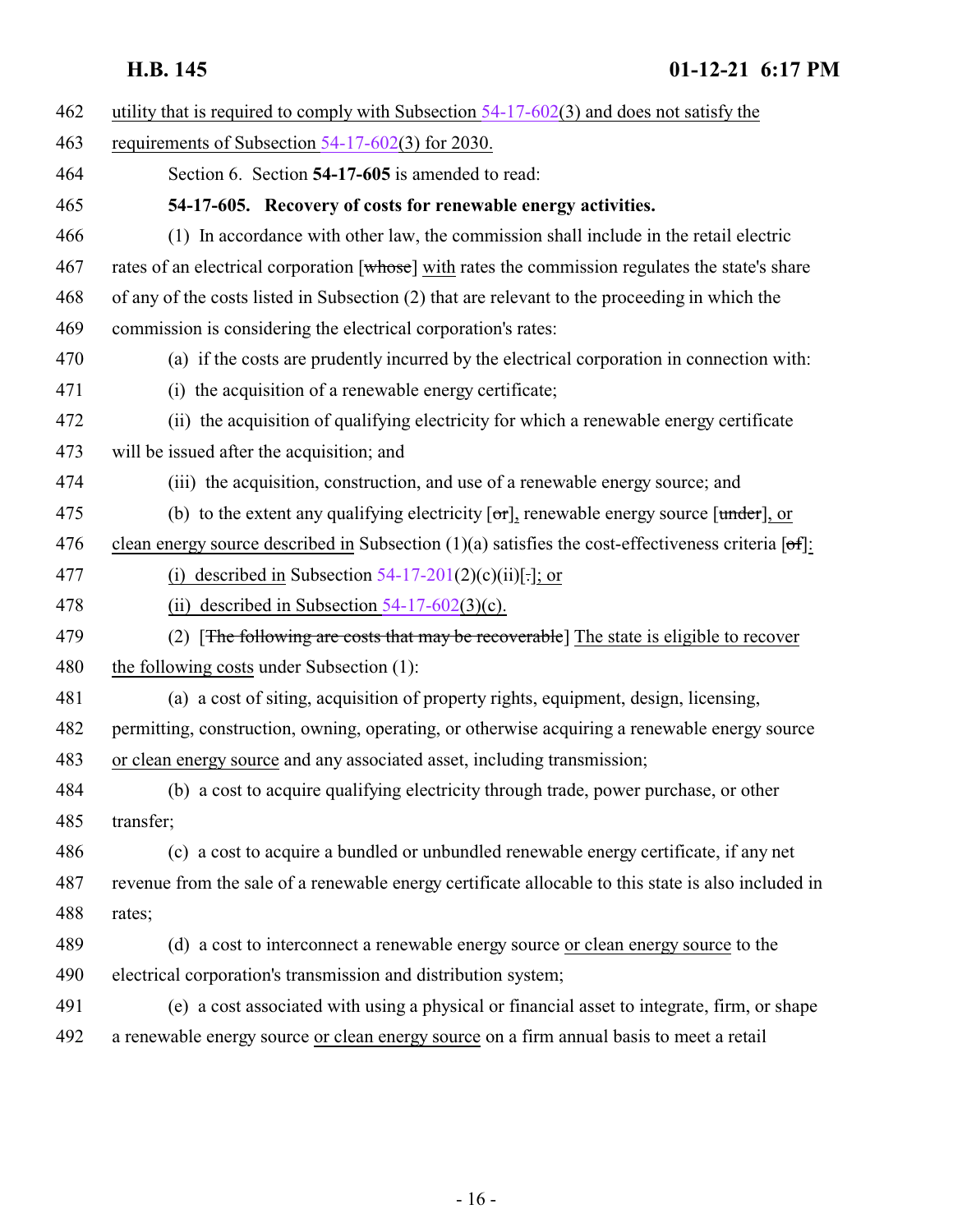| 493 | electricity need; and                                                                               |
|-----|-----------------------------------------------------------------------------------------------------|
| 494 | (f) any cost associated with transmission and delivery of qualifying electricity or clean           |
| 495 | energy source to a retail electricity consumer.                                                     |
| 496 | $(3)$ (a) The commission $\lceil \frac{may}{day} \rceil$ shall:                                     |
| 497 | (i) allow an electrical corporation to use an adjustment mechanism or reasonable                    |
| 498 | method other than a rate case under Sections 54-4-4 and 54-7-12 to allow recovery of costs          |
| 499 | identified in Subsection $(2)[.]$ ; or                                                              |
| 500 | (ii) allow an electrical corporation to recover costs identified in Subsection (2) by               |
| 501 | including costs identified in Subsection $(2)$ in rates pursuant to a rate case.                    |
| 502 | (b) [If the commission allows the use of an adjustment mechanism, both] Both the                    |
| 503 | costs and any associated benefit shall be reflected in the mechanism[,] or method approved by       |
| 504 | the commission in Subsection $(3)(a)$ to the extent practicable.                                    |
| 505 | $(c)$ This Subsection (3) creates no presumption for or against the use of an adjustment            |
| 506 | mechanism.]                                                                                         |
| 507 | (4) (a) The commission may permit an electrical corporation to include in $[its]$ the               |
| 508 | electrical corporation's retail electric rates the state's share of costs prudently incurred by the |
| 509 | electrical corporation in connection with a renewable energy source, whether or not the             |
| 510 | renewable energy source ultimately becomes operational, including costs of:                         |
| 511 | $(i)$ siting;                                                                                       |
| 512 | (ii) property acquisition;                                                                          |
| 513 | (iii) equipment;                                                                                    |
| 514 | (iv) design;                                                                                        |
| 515 | $(v)$ licensing;                                                                                    |
| 516 | (vi) permitting; and                                                                                |
| 517 | (vii) other reasonable items related to the renewable energy source.                                |
| 518 | (b) Subsection $(4)(a)$ creates no presumption concerning the prudence or recoverability            |
| 519 | of the costs identified.                                                                            |
| 520 | (c) To the extent deferral is consistent with other applicable law, the commission may              |
| 521 | allow an electrical corporation to defer costs recoverable under Subsection (4)(a) until the        |
| 522 | recovery of the deferred costs can be considered in a rate proceeding or an adjustment              |
| 523 | mechanism created under Subsection (3).                                                             |